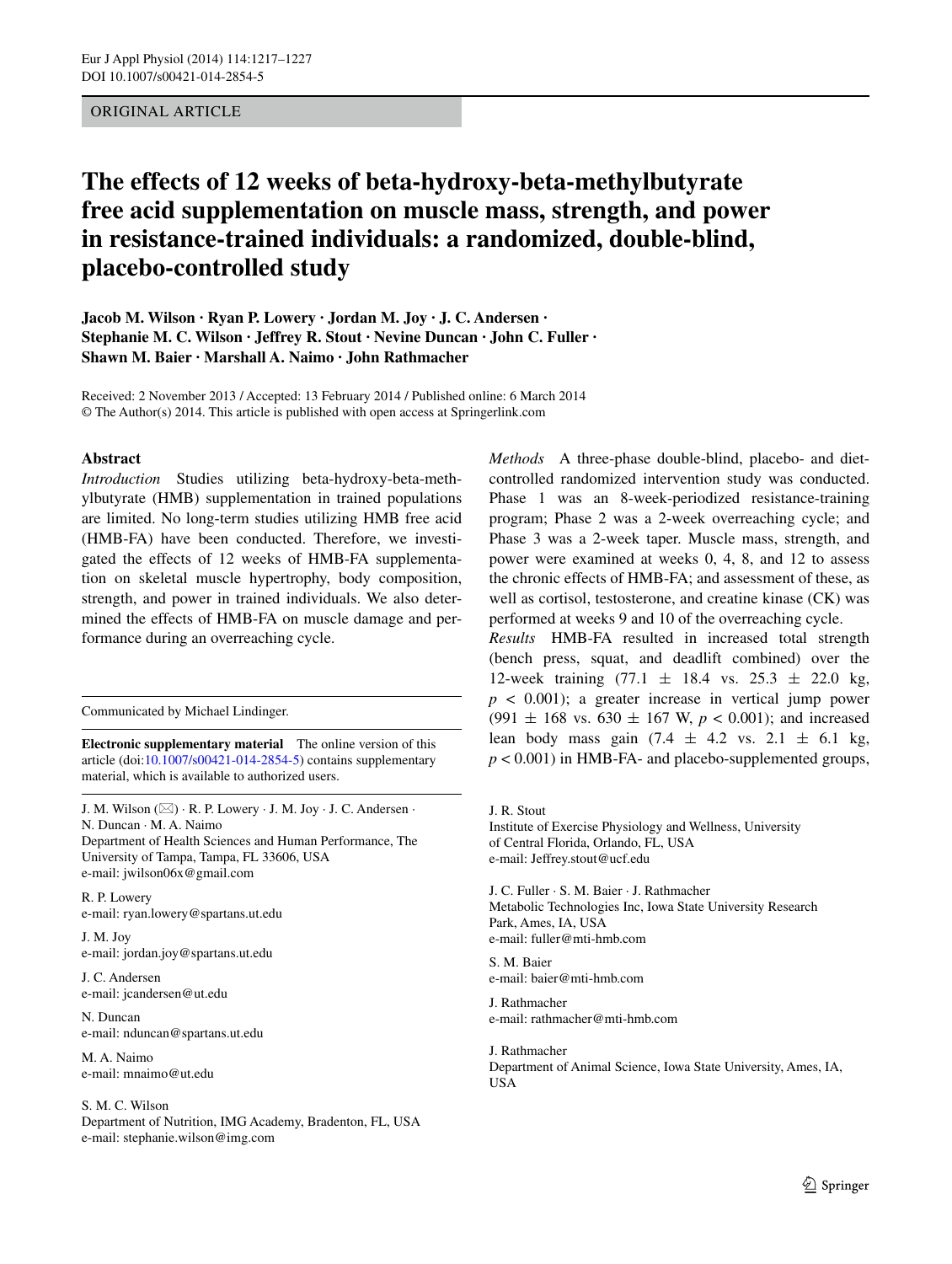respectively. During the overreaching cycle, HMB-FA attenuated increases in CK ( $-6 \pm 91$  vs. 277  $\pm$  229 IU/l, *p* < 0.001) and cortisol (−0.2 ± 2.9 vs. 4.5 ± 1.7 μg/dl,  $p < 0.003$ ) in the HMB-FA- and placebo-supplemented groups, respectively.

*Conclusions* These results suggest that HMB-FA enhances hypertrophy, strength, and power following chronic resistance training, and prevents decrements in performance following the overreaching.

**Keywords** Leucine metabolite · Resistance training · Overreaching · Recovery · Sports supplements

## **Abbreviations**

| <b>HMB</b> | beta-Hydroxy-beta-methylbutyrate |
|------------|----------------------------------|
| HMB-Ca     | Calcium HMB                      |
| CK.        | Creatine kinase                  |
|            | HMB-FA HMB free acid             |
| <b>LBM</b> | Lean body mass                   |
| $1-RM$     | One-repetition maximum           |
| VL         | Vastus lateralis                 |
| VI         | Vastus intermedius               |
|            |                                  |

## **Introduction**

Nearly two decades ago, Nissen et al. ([1996\)](#page-10-0) became the first to demonstrate that supplementation of the leucine metabolite, beta-hydroxy-beta-methylbutyrate (HMB), combined with resistance training improved protein balance and augmented gains in lean body mass (LBM) and strength. Since that time the most robust effects of HMB have been demonstrated in untrained individuals, who have experienced increased LBM and strength in as little as 3 weeks following supplementation (Jowko et al. [2001](#page-9-0); Nissen et al. [1996\)](#page-10-0). Presently, HMB is thought to operate via enhanced recovery of damaged skeletal muscle tissue (Wilson et al. [2008\)](#page-10-1). Thus, these findings are not surprising as research clearly indicates that the initial weeks of training result in the highest magnitude of damage in an untrained population (Clarkson and Hubal [2002](#page-9-1); McHugh et al. [1999\)](#page-10-2). However, novices become resistant to damage during non-periodized training programs and their adaptations diminish (Turner [2011\)](#page-10-3). Therefore, it is likely that the most important independent variables in any study examining HMB supplementation in athletes may be the intensity and variability of the training protocol.

To date, the overwhelming majority of studies in trained individuals have been non-periodized and unsupervised (Kreider et al. [1999](#page-10-4); Thomson et al. [2009](#page-10-5)). The first study conducted in trained individuals supplementing with HMB found no differences between conditions.

However, the investigators of this study did not monitor the training of their participants and instructed them to maintain the same training routine that they had prior to the start of the study (Kreider et al. [1999\)](#page-10-4). Currently, only one study has included a high-intensity, monitored, resistance-training protocol in highly trained athletes (Nissen et al. [1996\)](#page-10-0). However, this study lacked a high degree of variation, and was only 7 weeks in duration. Thus, there is a clear need for more long-term studies in resistancetrained populations, subjected to periodized, high-intensity resistance-training protocols. Moreover, it is essential to utilize direct measures of skeletal muscle hypertrophy and to monitor each resistance-training session to limit potential confounding variables that may have an effect on a true outcome.

Recently, HMB in a free acid form (HMB-FA) has been developed with improved bioavailability (Fuller et al. [2011](#page-9-2)). Initial studies have shown that this form of HMB supplementation results in approximately double the plasma levels of HMB in about one-quarter the time after administration when compared with the presently available form calcium HMB (HMB-Ca). In addition, this study showed that the HMB-FA had a 25 % greater clearance by the body, indicating improved utilization. Further, we have found that HMB-FA given 30 min prior to an acute bout of high-volume resistance training was able to attenuate indices of muscle damage and improve perceived recovery in resistance-trained athletes (Wilson et al. [2013b\)](#page-10-6). More recently, acute ingestion of 3.4 g of HMB-FA has been demonstrated to increase skeletal muscle protein synthesis and decrease protein breakdown by  $+70$  and  $-56\%$ , respectively (Wilkinson et al. [2013](#page-10-7)). To date, however, the majority of studies have been conducted using HMB-Ca (Wilson et al. [2008](#page-10-1); [2013a](#page-10-8)).

Therefore, the primary purpose of this study was to investigate the effects of 12 weeks of HMB-FA supplementation in resistance-trained individuals during a monitored periodized resistance-training program on skeletal muscle hypertrophy, body composition, strength, and power relative to a placebo-matched control group. The secondary purpose of our investigation was to determine if HMB-FA was able to prevent the typical decay seen in performance following an overreaching cycle performed in the 9th and 10th weeks of the study.

# **Methods**

#### **Overview**

The current study was a randomized, double-blind, placebo- and diet-controlled experiment consisting of a 12-week-periodized resistance-training program. The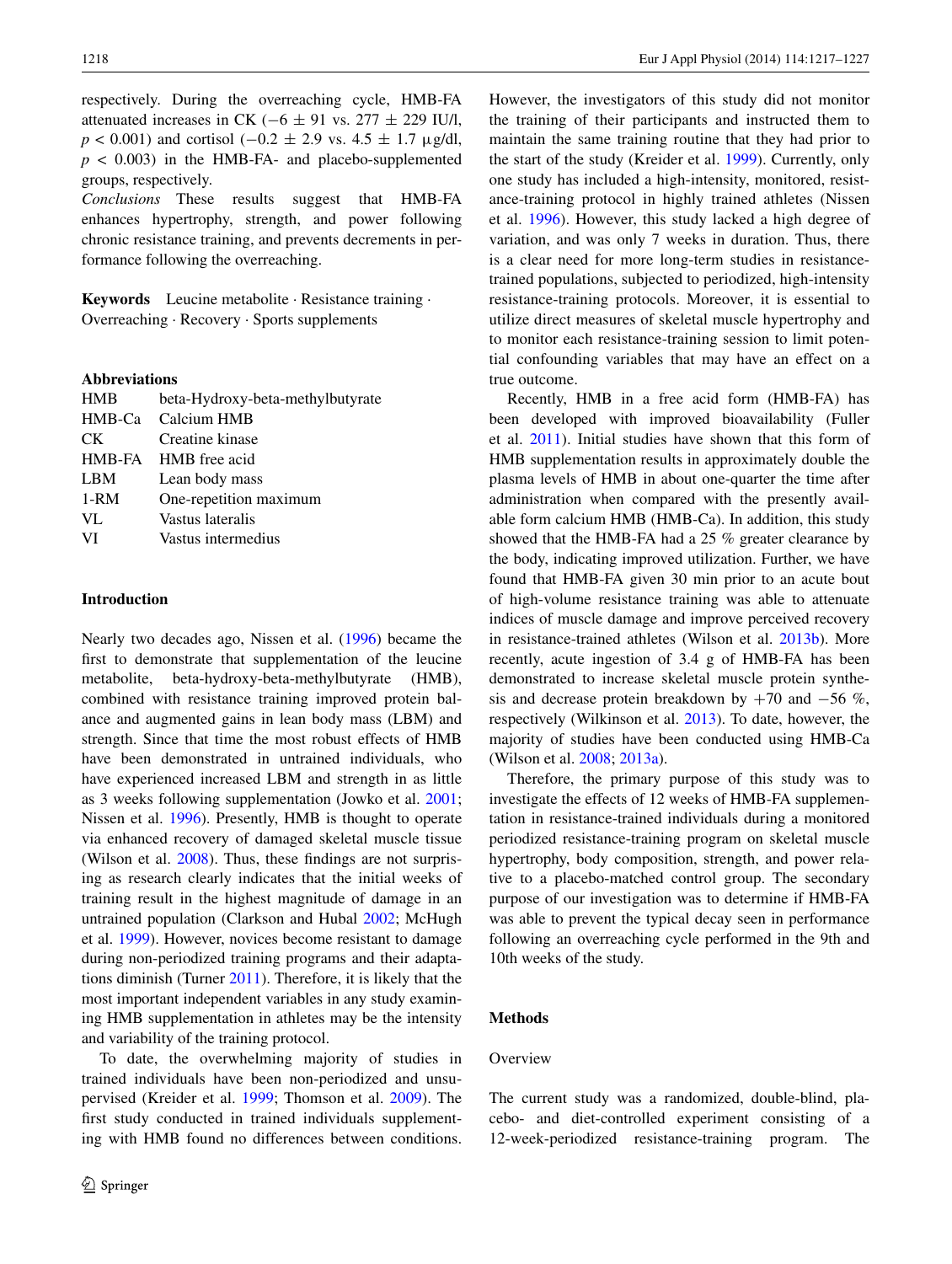training protocol was divided into three phases and consisted of a non-linear-periodized resistance-training program for the first 8 weeks, followed by a 2-week overreaching cycle, and finally a 2-week taper of the training volume (Tables S1–S3). Muscle mass, body composition, strength, power, resting plasma testosterone, cortisol, and creatine kinase (CK) levels were examined collectively at the end of weeks 0, 4, 8, and 12 to assess the chronic effects of HMB; these measures were also assessed at the end of weeks 9 and 10, corresponding to the mid- and endpoints of the phase 2 overreaching cycle. The study was approved by the University of Tampa Institutional Review Board and registered with ClinicalTrials.gov (NCT01508338).

#### Participants

Twenty-four resistance-trained males were tested and included in the study. Subjects were organized into quartile blocks based on their LBM and strength. Following this, each quartile was randomized to one of the treatment groups using computer-generated random numbers. After treatment assignment, the groups were assessed to confirm there were no differences between groups. Of those randomized to the treatments, three subjects dropped from the placebo group, two because of injury and one because of the time commitment, while one dropped from the HMB-FA group due to injury. All drop outs occurred during the first 4 weeks of the study. The remaining 20 subjects (21.6  $\pm$  0.5 years of age) consisting of nine placebo (87.1  $\pm$  4.8 kg; 180.9 cm) and 11 supplemented  $(83.1 \pm 2.8 \text{ kg}; 179.0 \pm 2.1)$  males with an average squat, bench press, and deadlift of  $1.7 \pm 0.04$ ,  $1.3 \pm 0.04$ , and  $2.0 \pm 0.05$  times their bodyweight, respectively, completed the study. There were no significant differences for age, body weight, height, or BMI between the treatment groups at the start of the study. Participants were excluded if they were currently taking anti-inflammatory agents as well as any other performance-enhancing supplement, or if they smoked. The participants must not have taken any nutritional supplements for at least 3 months prior to the start of data collection. Each participant signed an informed consent approved by the University of Tampa Institutional Review Board before participating in the study in the Department of Health Sciences and Human Performance at the University of Tampa, Tampa, FL, USA.

Strength, power, body composition, and skeletal muscle hypertrophy testing

Strength was assessed via a one-repetition maximum (1-RM) testing of the back squat, bench press, and deadlift. The intraclass correlation coefficient (ICC) for the test–retest of strength in the squat, bench press, and deadlift ranged from  $r = 0.956$  to 0.982. Body composition [LBM, fat mass (FM), and total mass] was determined on a Lunar Prodigy dual X-ray absorptiometry (DXA) apparatus (software version, enCORE 2008, Madison, WI, USA). Tests for the DXA were performed at the same time of day in a fasted state and the ICC was  $r = 0.981$ . Skeletal muscle hypertrophy was assessed via changes in ultrasonography (GE Logiq e 2008, Wauwatosa, WI, USA) determined combined muscle thickness of the vastus lateralis (VL) and vastus intermedius (VI) muscles. The ICC for the test–retest of muscle thickness measurements was  $r = 0.975$ .

Peak power (PP) was assessed during maximal cycling (modified Wingate test) and jumping movements. During the cycling test, the volunteer was instructed to cycle against a predetermined resistance (7.5 % of body weight) as fast as possible for 10 s (Smith et al. [2001\)](#page-10-9) on a cycle ergometer (Monark model 894e, Vansbro, Sweden). Wingate PP was recorded using Monark anaerobic test software (Version 1.0, Monark, Vansbro, Sweden). From completion of Wingate tests performed over several days, the ICC for Wingate PP was 0.966.

Measurements of PP for the vertical jump were also taken on a multicomponent AMTI force platform (Advanced Mechanical Technology, Watertown, MA USA) which interfaced with a personal computer at a sampling rate of 1,000 Hz (Lowery et al. [2012\)](#page-10-10). Data acquisition software (LabVIEW, version 7.1; National Instruments Corporation, Austin, TX, USA) was used to calculate vertical jump PP. The ICC for VJ PP was 0.971.

#### Supplementation, diet control, and exercise protocol

Prior to the study, participants were randomly assigned to receive either 3 g per day of HMB-FA or a placebo divided equally into three servings. Each serving was formulated with 1 g of HMB-FA. The first serving was given 30 min prior to exercise and the remaining two servings given with the mid-day and evening meals. On the non-training days, participants were instructed to consume one serving with each of three separate meals throughout the day. Blinding occurred via an outside researcher who sent an isocaloric supplement and placebo in identical looking and flavored packets containing either 3 g per day of HMB-FA (combined with food-grade orange flavors and sweeteners) or a placebo (corn syrup combined with food-grade orange flavors and sweeteners) divided equally into three servings daily. This researcher was not involved in direct data collection, or statistical analysis, and did not meet any of the subjects. For this reason, neither the researchers conducting the study, nor the subjects knew which participant was assigned to which group. Moreover, the code was not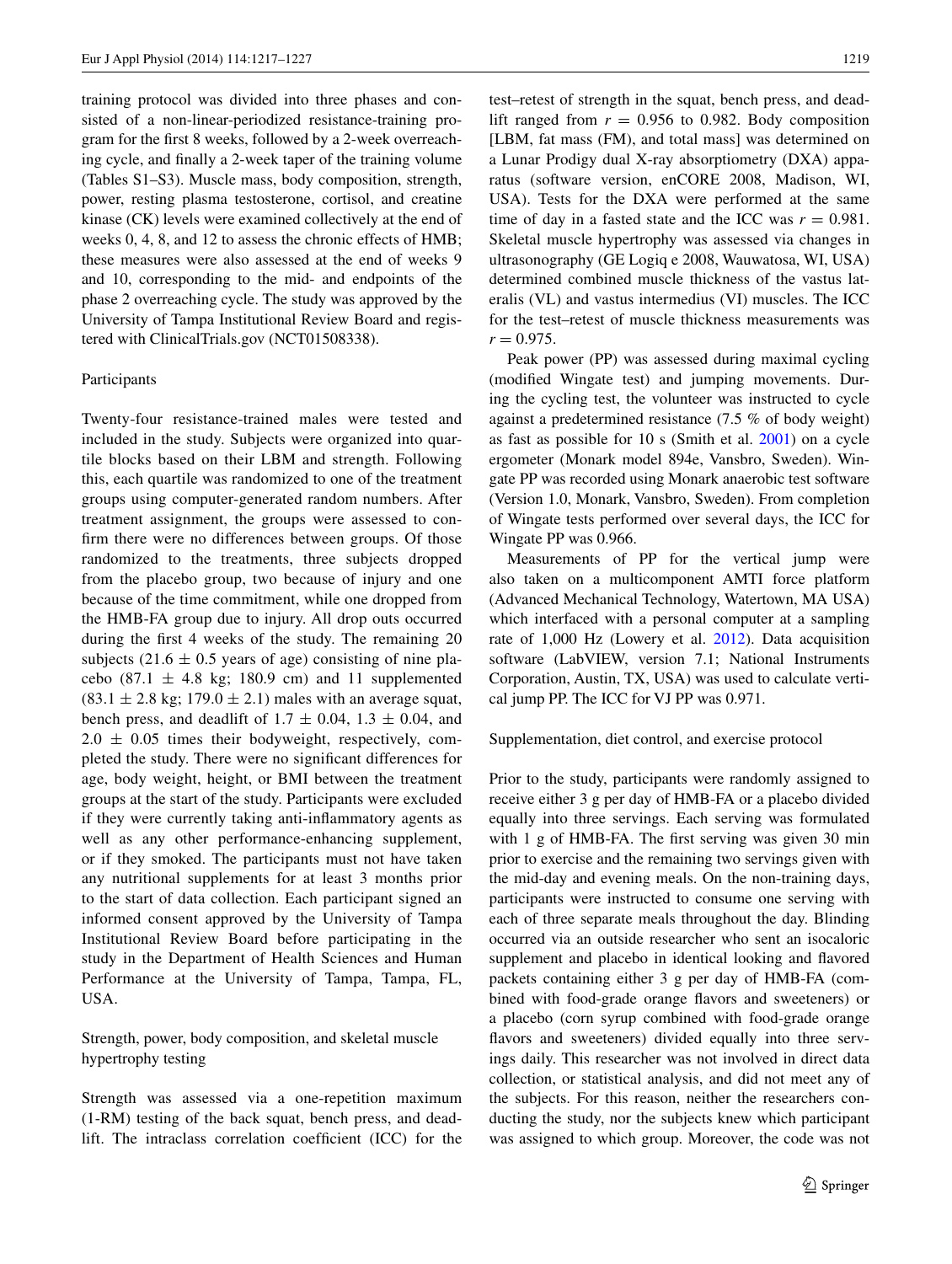broken until after all of the data were entered into a computer spreadsheet, and sent to an outside researcher who was also blinded to the treatment groups. The supplementation was continued daily throughout the training and testing protocols. Two weeks prior to and throughout the study, participants were placed on a diet consisting of 25 % protein, 50 % carbohydrates, and 25 % fat by a registered dietician (M.S., RD, LD) who specialized in sports nutrition. The participants met as a group with the dietitian, and they were given individual meal plans at the beginning of the study. Diet counseling was continued throughout the duration of the study. Assessment of 3-day food records taken at the beginning, mid, and last week of the study revealed that diets consisted of 22 % protein, 45 % carbohydrates, and 33 % fat, with no differences between groups. Compliance of supplementation was assessed by having the participants hand their empty packets to a researcher at the beginning of each training day. Compliance was over 98 % for supplementation.

The purity of HMB-FA was determined by the manufacturer (TSI, Missoula, MT, USA) using high-pressure liquid chromatography to be 99.7 %. The primary impurities were acetate and water. Metabolic Technologies Inc. (MTI, Ames, IA, USA) independently assayed the HMB-FA for purity and confirmed these results. In addition, MTI assayed HMB-FA for dehydroepiandrosterone (DHEA) a contaminant which has been found in nutritional supplements using gas chromatography–mass spectrometry (Thuyne and Delbeke [2005](#page-10-11)). DHEA was not detected in the HMB-FA  $\left(\langle 1 \text{ ng/g}\right)$ . In addition, a sample was sent to an independent laboratory (MVTL, New Ulm, MN, USA) for microbial and heavy metals testing. HMB-FA tested negative for *E. coli*, *Listeria*, *and Salmonella.* Copper, zinc, calcium, mercury, cadmium, and lead were less than the instrument's detection limits and arsenic was detected at 37 PPB.

## Exercise protocols

The training was divided into three phases, with Phase 1 (Table S1) consisting of a daily undulating periodized resistance-training program 3 days per week during weeks 1 through 8. This protocol was modified from Kraemer et al. [\(2009](#page-10-12)). Phase 2 (Table S2) consisted of a 2-week overreaching cycle during weeks 9 and 10 wherein participants resistance trained 5 days per week and also performed an additional day of Wingate and power testing. Finally, phase 3 (Table S3) consisted of a tapered training volume for weeks 11 and 12. All training sessions were monitored and controlled by the researchers, and if a session was missed at a specific time of day it was made up within 24 h. Using this criterion, compliance was 100 % for all subjects who completed the study.

Resting blood draws

All blood draws throughout the study were obtained via venipuncture after a 12 h fast by a trained phlebotomist. All blood draws were scheduled at the same time of day to negate confounding influences of diurnal hormonal variations. Whole blood was collected and transferred into appropriate tubes for obtaining serum and plasma and centrifuged at 1,500 g for 15 min at 4 °C. Resulting serum and plasma were then aliquoted and stored at −80 °C until subsequent analyses. A portion of the blood samples taken at weeks 0, 4, 8, and 12 were used for measurements (Any Lab Test Now<sup>®</sup>, Tampa, Fl, USA) of glucose, blood urea nitrogen, creatinine, eGFR, Na<sup>+</sup>, K<sup>+</sup>, Cl<sup>-</sup>, CO<sub>2</sub>, Ca<sup>2+</sup>, protein, albumin, globulin, albumin:globulin ratio, total bilirubin, alkaline phosphatase, aspartate aminotransferase, and alanine aminotransferase. A complete blood count was also performed on each blood sample. In addition, a urinalysis (urine specific gravity, pH, and Urobilinogen) was conducted on a sample of urine. The samples were submitted to an outside laboratory for analysis (Any Lab Test Now®, Tampa, FL, USA) at weeks 0, 4, 8, and 12.

#### Biochemical analysis

Samples were thawed one time and analyzed in duplicate for each analyte. Serum total and free testosterone, cortisol, and C-reactive protein (CRP) were assayed via ELISA kits (Diagnostic Systems Laboratories, Webster, TX, USA). All hormones were measured in the same assay on the same day to avoid interassay variation. All samples were analyzed in duplicate. The intra-assay variance was calculated by coefficient of variation  $[(SD/mean) \times 100]$ . Intra-assay variance was determined to be <3 % for all analytes. Serum CK was measured at 340 nm using colorimetric procedures (Diagnostics Chemicals, Oxford, CT, USA). As a measure of muscle protein degradation, the ratio of urinary 3-methylhistidine to creatinine (3MH:Cr) was calculated. The participants were instructed to consume a meat-free diet for 72 h prior to each measurement period at weeks 8, 9, and 10. Urine was collected for 24 h, uniformly mixed, sampled, and then stored at −80 °C until subsequent analyses. The 3MH was measured using a previously described GC/ MS method (Rathmacher et al. [1992\)](#page-10-13). Urinary creatinine (Cr) was measured using a colorimetric Jaffe's reaction (Cayman Chemical, Ann Arbor, MI, USA). The 3MH:Cr ratio over the 24-h period was then calculated.

### Perceived recovery status scale

Perceived recovery status (PRS) scale was measured at weeks 0, 4, 8, 9, 10, and 12 to assess subjective recovery during the training phases. The PRS scale consists of values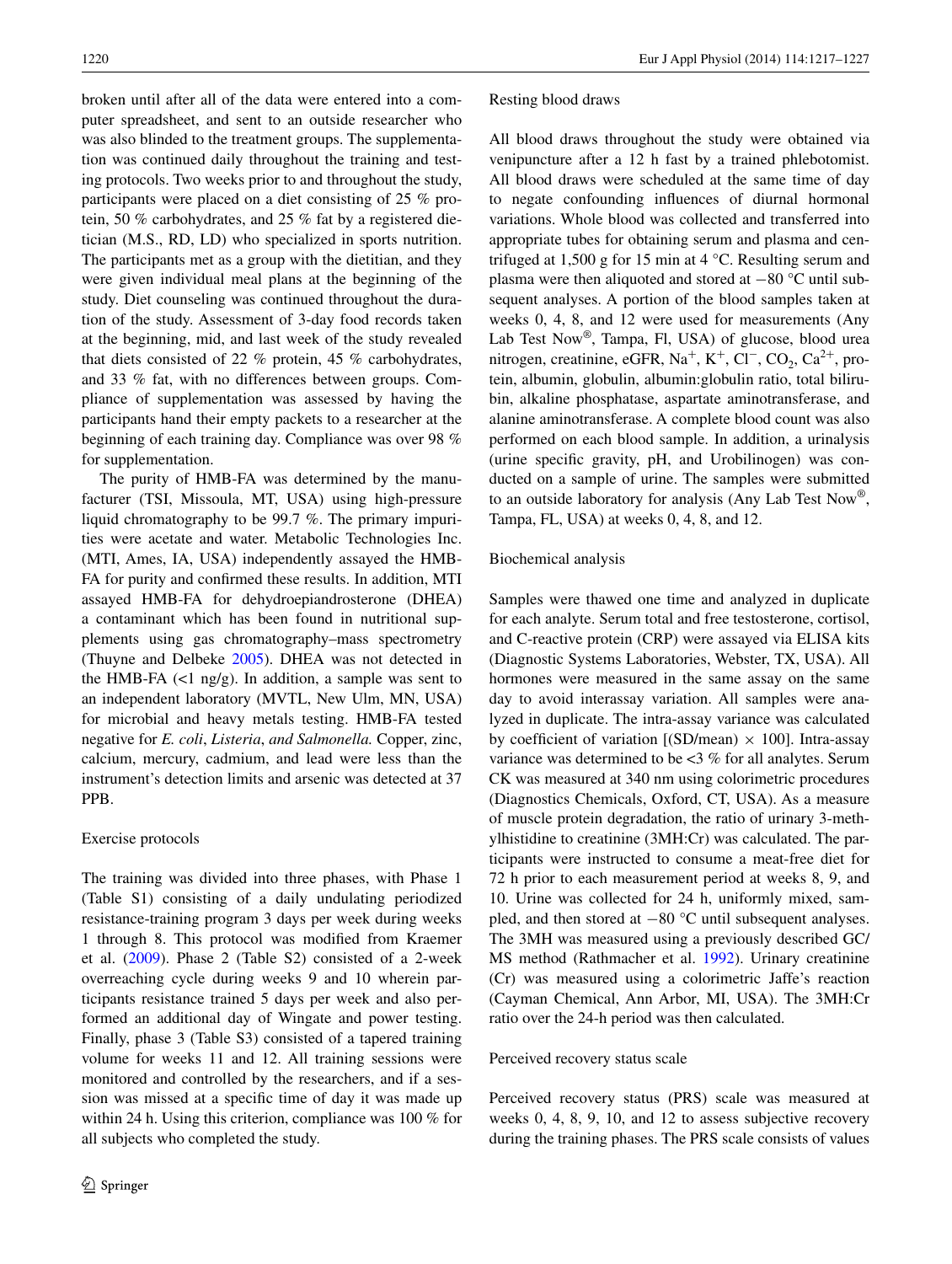|                                  | Week of study    |                            |                             |                                | $p$ value <sup>a</sup> |
|----------------------------------|------------------|----------------------------|-----------------------------|--------------------------------|------------------------|
|                                  | $\mathbf{0}$     | $\overline{4}$             | 8                           | 12                             |                        |
| Total strength <sup>b</sup> (kg) |                  |                            |                             |                                |                        |
| Placebo                          | $426.7 \pm 14.5$ | $444.6 \pm 14.5$           | $457.8 \pm 14.5$            | $452.0 \pm 14.5$               |                        |
| HMB-FA                           | $426.7 \pm 14.5$ | $458.7 \pm 14.5$           | $477.6 \pm 14.5$            | $503.8 \pm 14.5$               | 0.0001                 |
| Squat (kg)                       |                  |                            |                             |                                |                        |
| Placebo                          | $143.8 \pm 5.2$  | $150.4 \pm 5.2$            | $155.4 \pm 5.2$             | $151.1 \pm 5.2$                |                        |
| HMB-FA                           | $143.7 \pm 5.2$  | $154.9 \pm 5.2$            | $162.4 \pm 5.2^{\text{\#}}$ | $179.9 \pm 5.2^{\text{\#}}$    | 0.0001                 |
| Bench press (kg)                 |                  |                            |                             |                                |                        |
| Placebo                          | $112.9 \pm 6.6$  | $116.4 \pm 6.6$            | $118.5 \pm 6.6$             | $116.7 \pm 6.6$                |                        |
| HMB-FA                           | $112.4 \pm 6.6$  | $120.8 \pm 6.6$            | $123.7 \pm 6.6$             | $125.2 \pm 6.6^{\#}$           | 0.02                   |
| Deadlift (kg)                    |                  |                            |                             |                                |                        |
| Placebo                          | $170.4 \pm 9.2$  | $178.2 \pm 9.2$            | $184.3 \pm 9.2$             | $184.5 \pm 9.2$                |                        |
| HMB-FA                           | $170.3 \pm 9.2$  | $182.7 \pm 9.2$            | $191.2 \pm 9.2$             | $198.4 \pm 9.2^{\text{\#}}$    | 0.009                  |
| Wingate peak power (W)           |                  |                            |                             |                                |                        |
| Placebo                          | $879.1 \pm 38.3$ | $927.0 \pm 38.3$           | $987.2 \pm 38.3$            | $982.5 \pm 38.3$               |                        |
| HMB-FA                           | $879.7 \pm 38.3$ | $936.0 \pm 38.3$           | $980.7 \pm 38.3$            | $1,038.6 \pm 38.3^{\text{\#}}$ | 0.01                   |
| Vertical jump power (W)          |                  |                            |                             |                                |                        |
| Placebo                          | $5,224 \pm 73$   | $5,636 \pm 73$             | $5,839 \pm 73$              | $5,854 \pm 73$                 |                        |
| HMB-FA                           | $5,219 \pm 73$   | $5,835 \pm 73^{\text{\#}}$ | $6,039 \pm 73$ <sup>#</sup> | $6,211 \pm 73$ <sup>#</sup>    | 0.001                  |
|                                  |                  |                            |                             |                                |                        |

<span id="page-4-0"></span>**Table 1** Effect of beta-hydroxy-beta-methylbutyrate free acid (HMB-FA) supplementation on muscle strength and power in participants performing a 12-week resistance-training regimen

Adjusted least square mean  $\pm$  SD for  $n = 11$  HMB (3 g HMB-FA/d in three 1 g doses) and  $n = 9$  placebo-supplemented participants

<sup>a</sup> Probability of treatment by time difference between the placebo and the HMB-FA treatments over the 12-week study. The mixed model ANOVA in  $SAS^{\otimes}$  was used with the main effects of treatment, time and treatment by time, with the value for week 0 used as a covariate

<sup>b</sup> Total strength as the sum of the 1-RM in bench press, squat, and deadlift

<sup>#</sup> Significantly different than corresponding placebo, *t* test ( $p < 0.05$ )

between 0 and 10, with 0–2 being very poorly recovered with anticipated declines in performance, 4–6 being low to moderately recovered with expected similar performance, and 8–10 representing high perceived recovery with expected increases in performance. The PRS scale has been demonstrated as a valid cognitive indicator of performance and fatigue (Laurent et al. [2011](#page-10-14); Sikorski et al. [2013\)](#page-10-15).

## **Statistics**

A one-way ANOVA model was used to analyze the baseline characteristic data using the Proc GLM procedure in SAS (SAS Institute, Cary, NC, USA). The primary outcome measure of this double-blind, placebo- and diet-controlled randomized intervention study was muscular strength and power. The secondary outcome measure was muscle hypertrophy. The main effect of treatment (Trt) was included in the model. Changes over the 12-week study were analyzed by repeated measures ANOVA using the Proc Mixed procedure in SAS with the initial week of the period, week 0, used as a covariate and the main effects were Time, Trt, and Trt  $\times$  Time. In addition, the overreaching phase of the study was further assessed using a repeated measures ANOVA with Proc Mixed procedure in SAS with the week 8 time point used as a covariate and the main effects were Time, Trt, and Trt  $\times$  Time. Least squares means procedure was then used to compare treatment means at each time point. The *n* size was based on a power analysis of LBM differences found by Kraemer et al. [\(2009\)](#page-10-12). Statistical significance was determined at  $p \leq 0.05$ . The results are presented as mean  $\pm$  standard deviations.

## **Results**

## Muscle strength and power

HMB-FA supplementation resulted in a significant increase in strength gain compared with placebo supplementation for squat, bench press, deadlift, and total strength (Table [1](#page-4-0)). After 12 weeks of training, HMB-FA supplementation resulted in strength increases of 25 % for the squat, 12 % for the bench press, 16 % for the deadlift, and 18 % for total strength, which were significantly greater than the increases of 5 % for the squat, 3 % for the bench press, 9 % for the deadlift, and 6 % for total strength in the placebo group. Total strength increases over the 12-week study were  $25.3 \pm 22.0$  kg in the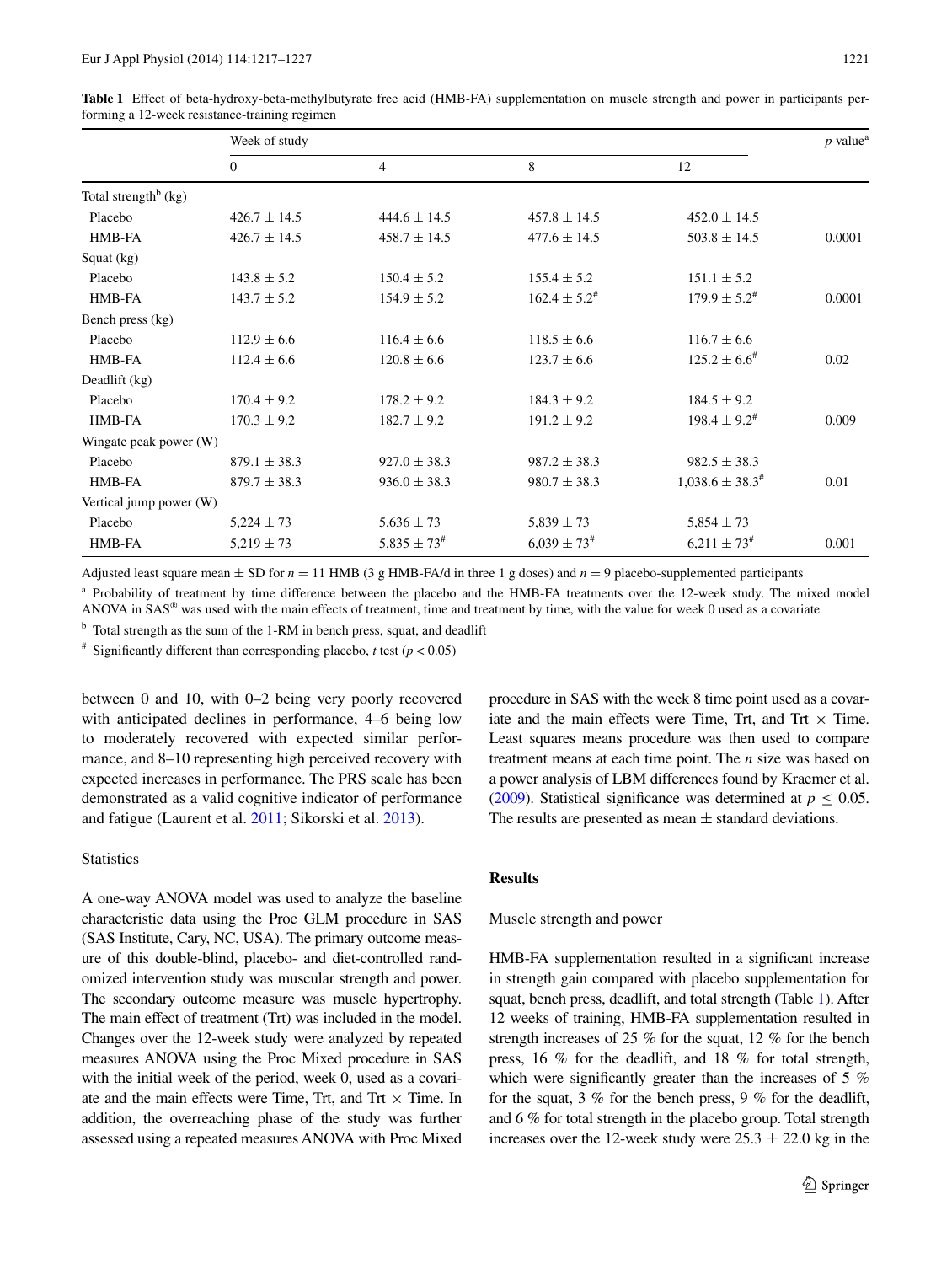|                                  | Week of study    |                              |                              | $p$ value <sup>a</sup> |
|----------------------------------|------------------|------------------------------|------------------------------|------------------------|
|                                  | 8                | 9                            | 10                           |                        |
| Total strength <sup>b</sup> (kg) |                  |                              |                              |                        |
| Placebo                          | $467.8 \pm 11.9$ | $443.6 \pm 11.9$             | $447.6 \pm 11.9$             |                        |
| HMB-FA                           | $469.4 \pm 11.9$ | $464.5 \pm 11.9^{\text{\#}}$ | $467.3 \pm 11.9^{\text{*}}$  | 0.01                   |
| Squat (kg)                       |                  |                              |                              |                        |
| Placebo                          | $159.2 \pm 4.8$  | $152.6 \pm 4.8$              | $150.6 \pm 4.8$              |                        |
| HMB-FA                           | $159.3 \pm 4.8$  | $158.3 \pm 4.8^{\#}$         | $162.6 \pm 4.8^{\text{\#}}$  | 0.0001                 |
| Bench press (kg)                 |                  |                              |                              |                        |
| Placebo                          | $121.4 \pm 4.7$  | $113.5 \pm 4.7$              | $115.6 \pm 4.7$              |                        |
| HMB-FA                           | $121.4 \pm 4.7$  | $120.3 \pm 4.7^{\#}$         | $120.1 \pm 4.7^{\text{\#}}$  | 0.05                   |
| Deadlift (kg)                    |                  |                              |                              |                        |
| Placebo                          | $187.2 \pm 6.9$  | $177.3 \pm 6.9$              | $181.4 \pm 6.9$              |                        |
| HMB-FA                           | $188.8 \pm 6.9$  | $185.9 \pm 6.9$              | $184.7 \pm 6.9$              | 0.26                   |
| Wingate peak power (W)           |                  |                              |                              |                        |
| Placebo                          | $983.9 \pm 38.8$ | $917.5 \pm 38.8$             | $939.5 \pm 38.8$             |                        |
| HMB-FA                           | $977.6 \pm 38.8$ | $965.4 \pm 38.8^{\text{*}}$  | $972.7 \pm 38.8^{\text{*}}$  | 0.04                   |
| Vertical jump power (W)          |                  |                              |                              |                        |
| Placebo                          | $5,949 \pm 57.5$ | $5,723 \pm 57.5$             | $5,656 \pm 57.5$             |                        |
| HMB-FA                           | $5,949 \pm 57.5$ | $5,867 \pm 57.5^{\text{\#}}$ | $5,870 \pm 57.5^{\text{\#}}$ | 0.0001                 |

<span id="page-5-0"></span>**Table 2** Effect of beta-hydroxy-beta-methylbutyrate free acid (HMB-FA) supplementation on muscle strength and power during the overreaching phase, weeks 8, 9, and 10, of a 12-week resistance-training regimen

Adjusted least square mean  $\pm$  SD for  $n = 11$  HMB (3 g HMB-FA/d in three 1 g doses) and  $n = 9$  placebo-supplemented participants

<sup>a</sup> Probability of treatment by time difference between the placebo and the HMB-FA treatments over weeks 8, 9, and 10, the overreaching portion of the 12-week study. The mixed model in SAS was used with the main effects of treatment, week and treatment by week, with the value for week 8 as a covariate

<sup>b</sup> Total strength as the sum of the 1-RM in bench press, squat, and deadlift

<sup>#</sup> Significantly different than corresponding placebo, *t* test ( $p < 0.05$ )

placebo-supplemented participants, and  $77.1 \pm 18.4$  kg in the HMB-FA-supplemented participants. Mean total strength also demonstrated that the HMB-FA supplementation group was significantly greater at 4, 8, and 12 weeks during the periodized resistance-training phases compared to the mean total strength in the placebo-supplemented group.

Wingate PP increased more in the HMB-FA-supplemented participants than in the placebo-supplemented participants over the 12-week study. HMB-FA-supplemented participants increased Wingate PP by 18 % compared with a 12 % increase in placebo-supplemented participants (Table [1\)](#page-4-0). The 12-week mean Wingate PP was also significantly greater in the HMB-FA group compared to the placebo group. A similar difference in vertical jump power was seen between the HMB-FA group and placebo group). Vertical jump power in the HMB-FA group increased 19 % after 12 weeks compared to the placebo group increase of 12 %. The mean vertical jump power was significantly improved with HMB-FA supplementation in comparison to the placebo at weeks 4, 8, and 12.

The increase in training volume, and decrease in recovery during overreaching phase, significantly decreased strength in the placebo group (Table [2\)](#page-5-0). These decrements consisted of average decrements of −5.6 % for the squat, −4.8 % for the bench press, and −4.5 % for total strength compared to the HMB-FA group, whom had average decrements in strength of  $-0.6$  % for the squat,  $-1.0$  % for the bench press, and −0.4 % for total strength. While not significantly different over both weeks of the overreaching cycle, the decrease in deadlift strength in the placebo group after the first week of overreach was significantly greater than the decrease in the HMB-FA group after 1 week of the overreaching phase,  $-5.6$  vs.  $-1.5$  %, respectively. The total strength decrease during the 2-week overreaching phase was  $-20.2 \pm 15.2$  kg in the placebo group, while the HMB-FA group decrement was  $-2.0 \pm 18.6$  kg, which was significantly different between groups. In addition, mean total strength was significantly greater in the HMB-FA group at weeks 9 and 10 compared with placebo group (Table [2](#page-5-0)).

Body composition and muscle measurement

Supplementation with HMB-FA resulted in a significant increase in body mass and LBM compared with placebo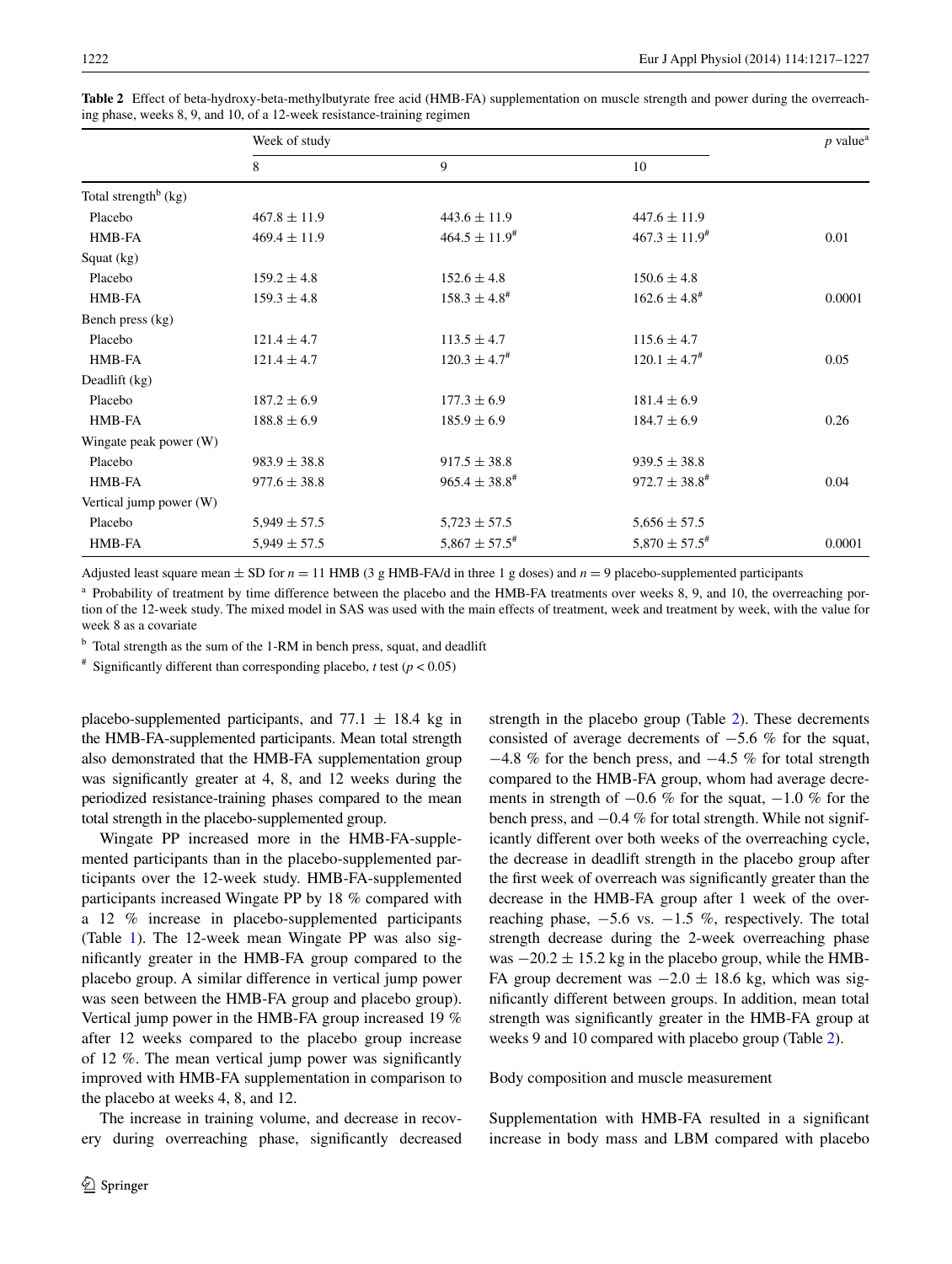|                       | Week of study    |                     |                             |                             |                        |  |
|-----------------------|------------------|---------------------|-----------------------------|-----------------------------|------------------------|--|
|                       | $\boldsymbol{0}$ | $\overline{4}$      | 8                           | 12                          | $p$ value <sup>a</sup> |  |
| Weight (kg)           |                  |                     |                             |                             |                        |  |
| Placebo               | $84.8 \pm 0.9$   | $85.7 \pm 0.9$      | $86.0 \pm 0.9$              | $85.1 \pm 0.9$              |                        |  |
| HMB-FA                | $85.0 \pm 0.9$   | $85.8 \pm 0.9$      | $86.7 \pm 0.9$              | $86.9 \pm 0.9$ <sup>#</sup> | 0.003                  |  |
| $DXA$ LBM $b$ (kg)    |                  |                     |                             |                             |                        |  |
| Placebo               | $67.1 \pm 1.1$   | $68.0 \pm 1.1$      | $70.0 \pm 1.1$              | $69.2 \pm 1.1$              |                        |  |
| HMB-FA                | $67.1 \pm 1.1$   | $70.1 \pm 1.1^{\#}$ | $72.2 \pm 1.1^{\#}$         | $74.5 \pm 1.1^*$            | 0.001                  |  |
| $DXA$ fat $(kg)$      |                  |                     |                             |                             |                        |  |
| Placebo               | $17.6 \pm 1.7$   | $16.8 \pm 1.7$      | $16.0 \pm 1.7$              | $15.9 \pm 1.7$              |                        |  |
| HMB-FA                | $17.9 \pm 1.7$   | $15.7 \pm 1.7$      | $14.4 \pm 1.7$ <sup>#</sup> | $12.5 \pm 1.7^{\#}$         | 0.0003                 |  |
| Quadriceps depth (mm) |                  |                     |                             |                             |                        |  |
| Placebo               | $50.2 \pm 2.1$   | $52.2 \pm 2.1$      | $52.5 \pm 2.1$              | $52.6 \pm 2.1$              |                        |  |
| HMB-FA                | $50.2 \pm 2.1$   | $53.1 \pm 2.1$      | $55.60 \pm 2.1^{\text{*}}$  | $57.4 \pm 2.1^{\text{*}}$   | 0.0001                 |  |

<span id="page-6-0"></span>**Table 3** Effect of beta-hydroxy-beta-methylbutyrate free acid (HMB-FA) supplementation on body composition and quadriceps depth in participants performing a 12-week resistance-training regimen

Adjusted least square mean  $\pm$  SD for  $n = 11$  HMB-FA-supplemented (3 g HMB-FA/d in three 1 g doses) and  $n = 9$  placebo-supplemented participants

<sup>a</sup> Probability of treatment by time difference between the placebo and HMB-FA treatments over the 12-week study. The mixed model ANOVA in SAS was used with the main effects of treatment, time and treatment by time, with the value for week 0 used as a covariate of treatment

<sup>b</sup> *DXA LBM* Dual X-Ray absorptiometry determined lean body mass

<sup>#</sup> Significantly different than corresponding placebo, *t* test ( $p < 0.05$ )

supplementation (Table [3](#page-6-0)) during the 12-week exercise training period. The HMB-FA group also experienced a significant decrease in body fat,  $-5.4 \pm 1.6$  kg, compared with the placebo group,  $-1.7 \pm 2.7$  kg (Table [3\)](#page-6-0). Supplementation with HMB-FA resulted in significantly greater quadriceps thickness compared to the placebo group over the 12-week training period.

Muscle damage, hormonal status, and performance recovery scale

Supplementation with HMB-FA diminished the rise in CK following training over the 12-week study compared with the placebo-supplemented group (Table [4\)](#page-7-0). At 4 weeks, CK levels were significantly less in the HMB-FA group compared with the placebo group. While no significant treatment effects were observed for serum CRP levels, serum cortisol levels decreased in the HMB-FA group in comparison to an increase in the placebo group. There were no significant changes in either free or total testosterone during the study (data not shown). Supplementation with HMB-FA improved the participants' perceived recovery from the previous bouts of exercise compared with the placebo-supplemented group which decreased in perceived recovery (Table [4](#page-7-0)). In addition, the mean PRS in the HMB-FA group was significantly higher than the mean PRS indicated by the placebo group at weeks 8 and 12.

The increase in training volume with the overreaching phase resulted in a significant (108 %) increase in serum CK in the placebo group over the 2 weeks of training during weeks 9 and 10, while CK in the HMB-FA did not change. Serum CK levels in the HMB-FA group were significantly lower after each week, 9 and 10, of the overreaching phase. A similar decrease was observed for serum LDH in the HMB-FA group (Data not shown). Measurement of the urinary 3MH:Cr ratio, an indicator of the rate of muscle protein degradation, during the 2-week overreaching period showed no significant effect of HMB-FA supplementation (Table [5\)](#page-7-1).

## Safety studies

There were no differences in blood chemistry and hematology between the placebo- and HMB-FA-supplemented groups. In addition, no differences were observed in urinalysis values between the groups. Finally, there were no reported adverse effects for use of the supplement or placebo. The blood chemistry and hematology, and urine data are presented in supplementary Tables S4–S6.

## **Discussion**

The primary findings of this study were that individuals consuming HMB-FA over 12 weeks of a periodized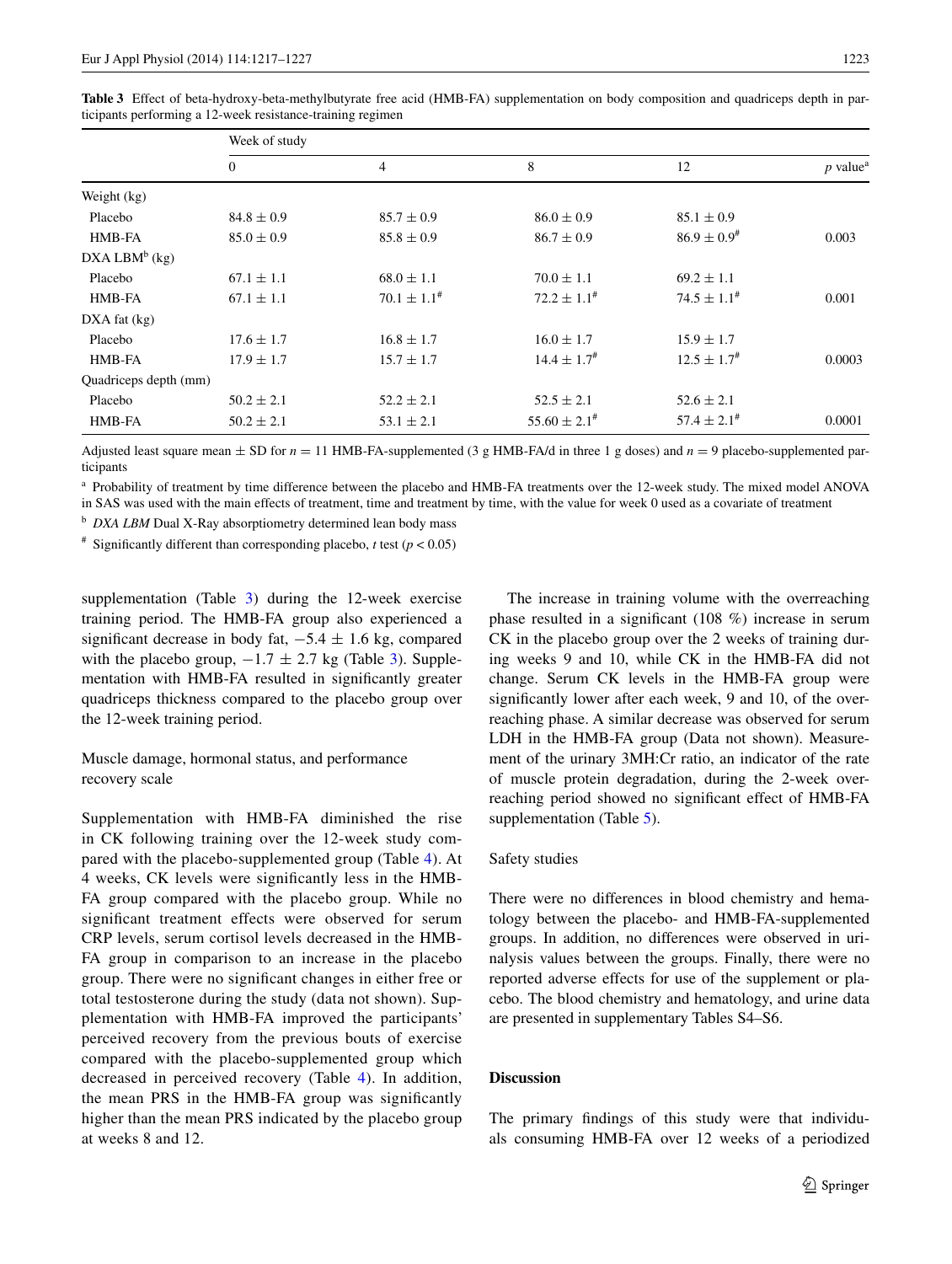| Week of study                                                                                                      |                           |       |
|--------------------------------------------------------------------------------------------------------------------|---------------------------|-------|
| 8                                                                                                                  | 12                        |       |
|                                                                                                                    |                           |       |
| $261 \pm 62.3$                                                                                                     | $195 \pm 62.3$            |       |
| $251 \pm 62.3$                                                                                                     | $142 \pm 62.3$            | 0.01  |
|                                                                                                                    |                           |       |
| $19.9 \pm 2.6$                                                                                                     | $21.2 \pm 2.6$            |       |
| $18.2 \pm 2.6$                                                                                                     | $16.9 \pm 2.6^{\text{*}}$ | 0.004 |
|                                                                                                                    |                           |       |
| $7.7 \pm 0.8$                                                                                                      | $7.6 \pm 0.8$             |       |
| $8.5 \pm 0.8$ <sup>#</sup>                                                                                         | $9.5 \pm 0.8$ #           | 0.003 |
| $388 \pm 62.3$<br>$275 \pm 62.3^{\text{\#}}$<br>$19.3 \pm 2.6$<br>$20.3 \pm 2.6$<br>$7.1 \pm 0.8$<br>$7.6 \pm 0.8$ |                           |       |

<span id="page-7-0"></span>**Table 4** Effect of beta-hydroxy-beta-methylbutyrate free acid (HMB-FA) supplementation on serum creatine kinase (CK), cortisol, and perceived recovery score (PRS) in participants performing a 12-week resistance-training regimen

Adjusted least square mean  $\pm$  SD for  $n = 11$  HMB-FA (3 g HMB-FA/d in three 1 g doses) and  $n = 9$  placebo-supplemented participants

<sup>a</sup> Probability of treatment by time difference between the placebo and the HMB-FA treatments over the 12-week study. The mixed model in SAS was used with the main effects of treatment, week and treatment by week, with the value for week 0 used as a covariate

b Perceived recovery score is rated on the participants feeling of recovery from the last workout on a scale of 0–10

<sup>#</sup> Significantly different than corresponding placebo, *t* test ( $p < 0.05$ )

<span id="page-7-1"></span>**Table 5** Effect of beta-hydroxy-beta-methylbutyrate free acid (HMB-FA) supplementation on serum creatine kinase (CK), urinary 3-methylhistidine:creatinine ratio (3MH:Cr), cortisol, and perceived

recovery score (PRS) in participants during the overreaching phase, weeks 8, 9, and 10, of a 12-week resistance-training regimen

|                                   | Week of study     |                            |                            |        |
|-----------------------------------|-------------------|----------------------------|----------------------------|--------|
|                                   | 8                 | 9                          | 10                         |        |
| 24 h 3MH:Cr $(\mu \text{mol:mg})$ |                   |                            |                            |        |
| Placebo                           | $0.124 \pm 0.012$ | $0.132 \pm 0.012$          | $0.152 \pm 0.012$          |        |
| HMB-FA                            | $0.124 \pm 0.012$ | $0.120 \pm 0.012$          | $0.141 \pm 0.012$          | 0.34   |
| Creatine kinase (IU/l)            |                   |                            |                            |        |
| Placebo                           | $256 \pm 119.8$   | $494 \pm 119.8$            | $533 \pm 119.8$            |        |
| HMB-FA                            | $256 \pm 119.8$   | $288 \pm 119.8^{\#}$       | $250 \pm 119.8^{\text{*}}$ | 0.0001 |
| Cortisol $(\mu g/dl)$             |                   |                            |                            |        |
| Placebo                           | $19.1 \pm 1.9$    | $21.9 \pm 1.9$             | $23.5 \pm 1.9$             |        |
| HMB-FA                            | $18.9 \pm 1.9$    | $19.8 \pm 1.9^{\#}$        | $18.8 \pm 1.9^{\#}$        | 0.003  |
| $PRS^b$                           |                   |                            |                            |        |
| Placebo                           | $7.9 \pm 0.8$     | $5.0 \pm 0.8$              | $4.6 \pm 0.8$              |        |
| HMB-FA                            | $8.4 \pm 0.7$     | $7.8 \pm 0.7$ <sup>#</sup> | $7.6 \pm 0.7$ <sup>#</sup> | 0.001  |

Adjusted least square mean  $\pm$  SD for  $n = 11$  HMB-FA (3 g HMB-FA free acid/d in three 1 g doses) and  $n = 9$  placebo-supplemented participants

<sup>a</sup> Probability of treatment by time difference between the placebo and the HMB-FA treatments over weeks 8, 9, and 10, the overreaching portion of the 12-week study. The mixed model in SAS was used with the main effects of treatment, week and treatment by week, with the value for week 8 as a covariate

 $<sup>b</sup>$  Perceived recovery score is rated on the participants feeling of recovery from the last workout on a scale of 0–10</sup>

<sup>#</sup> Significantly different than corresponding placebo, *t* test ( $p < 0.05$ )

resistance-training program obtained greater gains in skeletal muscle hypertrophy, LBM, strength, and power in comparison to the placebo-supplemented group. The HMB-FA group also demonstrated increased loss of body fat compared with the placebo group. Finally, HMB-FA prevented declines in strength and power during the overreaching phase, and HMB-FA blunted the increase in muscle damage and cortisol during this period of time.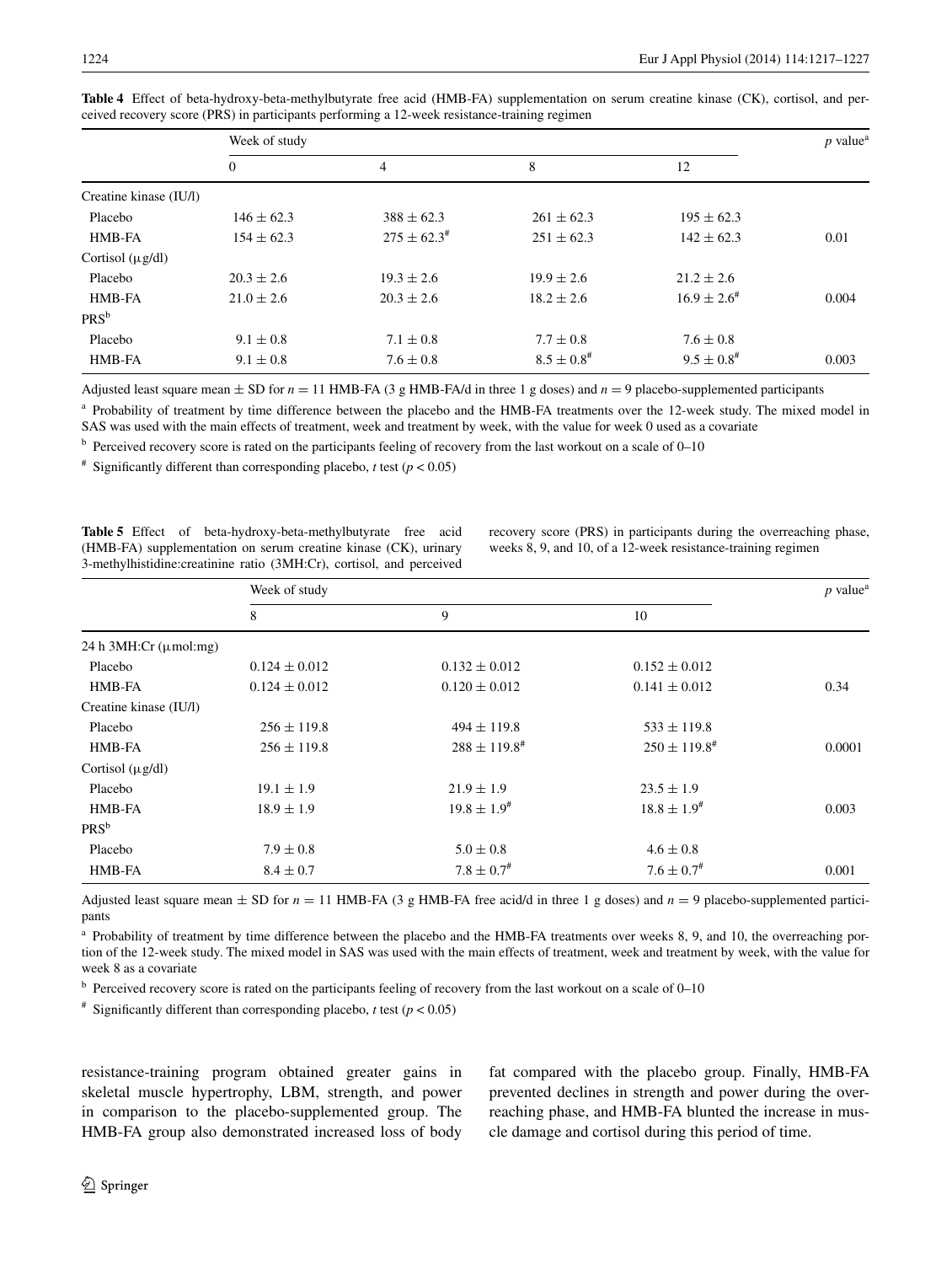The effects of HMB-FA on skeletal muscle hypertrophy and changes in lean body mass

Our results indicated greater increases in LBM and muscle thickness in the HMB-FA group as compared to the placebo group (Table [3\)](#page-6-0). These results agreed with Kraemer et al. [\(2009](#page-10-12)), who also reported large treatment effects following a 12-week-periodized program; however, this was in an untrained population. Previous research in trained populations has been inconsistent, with findings of both no effect (Kreider et al. [1999;](#page-10-4) Slater et al. [2001](#page-10-16)), or positive treatment effects on indices of muscle mass (Nissen et al. [1996](#page-10-0); Thomson et al. [2009\)](#page-10-5). There are a number of possible reasons for the equivocal results observed across multiple study formats.

The literature suggests that in order to see an effect on skeletal muscle hypertrophy, the degree of undulation (e.g., periodization) and the duration of a training program should increase proportionally to the training status of the individual (Monteiro et al. [2009](#page-10-17); Turner [2011](#page-10-3)). Previous studies which used HMB in trained populations have lasted from 28 days (Kreider et al. [1999\)](#page-10-4) to as long as 9 weeks in length (Thomson et al. [2009\)](#page-10-5). In general, when using HMB as an intervention in trained individuals, little to no changes in hypertrophy have been found in studies lasting <6 weeks in duration (Hoffman et al. [2004](#page-9-3); Kreider et al. [1999](#page-10-4); Slater et al. [2001\)](#page-10-16). It is conceivable that a duration of <6 weeks is not long enough to see significant changes in hypertrophy or LBM in experienced, resistance-trained individuals (Ahtiainen et al. [2003\)](#page-9-4). Prior to our research, the longest duration study examining HMB supplementation in a trained population was conducted by Thomson and colleagues (2009). This study contained unsupervised, non-periodized training sessions, had moderate (84 %) compliance, and utilized highly variable outcome measures of hypertrophy (bioelectrical impedance) (Loenneke et al. [2012](#page-10-18)). However, despite these limitations, 9 weeks of HMB-Ca supplementation resulted in small, but significant increases in fat free mass (Thomson et al. [2009](#page-10-5)).

Our study in highly trained individuals utilized an intricate design aimed at recapitulating skeletal muscle stress and damage often seen in individuals with low training experience (Kraemer et al. [2009\)](#page-10-12). As such, our repetition scheme, intensity, and rest period lengths varied from workout to workout, from week to week, and from phase 1 through phase 3 of the study (Tables [1,](#page-4-0) [2,](#page-5-0) [3](#page-6-0)). Measures of CK confirmed that our design was novel enough to recapitulate the skeletal muscle stress and damage often seen in individuals with low training experience. As such, participants in the HMB-FA group experienced similar gains as has been previously observed in untrained populations. Collectively, these findings suggest that HMB can augment increases in hypertrophy and LBM in both untrained

and trained populations so long as the training stimulus is of great enough relative magnitude to cause significant and frequent perturbations to skeletal muscle. Though the mechanisms of action involving HMB-FA have not fully been elucidated, it is currently thought to work through improving protein turnover and skeletal muscle regeneration (Wilson et al. [2008](#page-10-1); Zanchi et al. [2011](#page-10-19)). These explanations were generally indicated in our study results by the overall lower skeletal muscle disruption throughout each measure of the 12 weeks of high-intensity training.

The effects of HMB-FA on skeletal muscle strength and power development

Strength and power are two of the most critical attributes underlying success in sport (Robbins and Docherty [2005](#page-10-20); Wilson et al. [2012](#page-10-21)). These variables are intimately related and allow athletes to be successful in their respective sport (Cormie et al. [2011a](#page-9-5), [b\)](#page-9-5). The collective results of the present study, as well as those from Kraemer et al. [\(2009](#page-10-12)), suggest that changes in strength and power following HMB supplementation are optimized within the context of a periodized as compared to a non-periodized training program (Thomson et al. [2009](#page-10-5)). Moreover, it is conceivable that the magnitude of strength and power adaptations resulting from HMB supplementation may be reflective of the measurement technique. For example, past research utilizing compound, sport-specific movements such as the squat, bench press, and vertical jump have found robust changes in strength and power following HMB supplementation (Kraemer et al. [2009](#page-10-12); Nissen et al. [1996\)](#page-10-0). In contrast, researchers have found small treatment effects when using non-specific, isolated movements such as the leg extension and preacher curl (Thomson et al. [2009](#page-10-5)). Given that HMB augments skeletal muscle mass, it is likely that its benefits are more fully realized when expressed under multi-joint, compound movements (e.g., squat, deadlift), which stress a greater total amount of the skeletal muscle system.

#### The effects of HMB-FA on body fat

Recent evidence from the laboratory of Michael Zemel at the University of Tennessee (Bruckbauer et al. [2012\)](#page-9-6) has demonstrated that HMB supplementation improves fatty acid oxidation, adenosine monophosphate kinase (AMPK), Sirt1, and Sirt3 activity in mouse-derived 3T3-L1 adipocytes and C2C12 muscle cells. To elaborate, the Sirt proteins (Silent information regulator transcripts) belong to a class of NAD+-dependent protein deacetylases involved in energy metabolism, which sense energy balance through changes in the  $NAD^+/NADH$  ratio. Sirt proteins modify the acetylation level of histones and proteins (Verdin et al. [2010](#page-10-22)). AMPK is also a sensor of energy balance, but does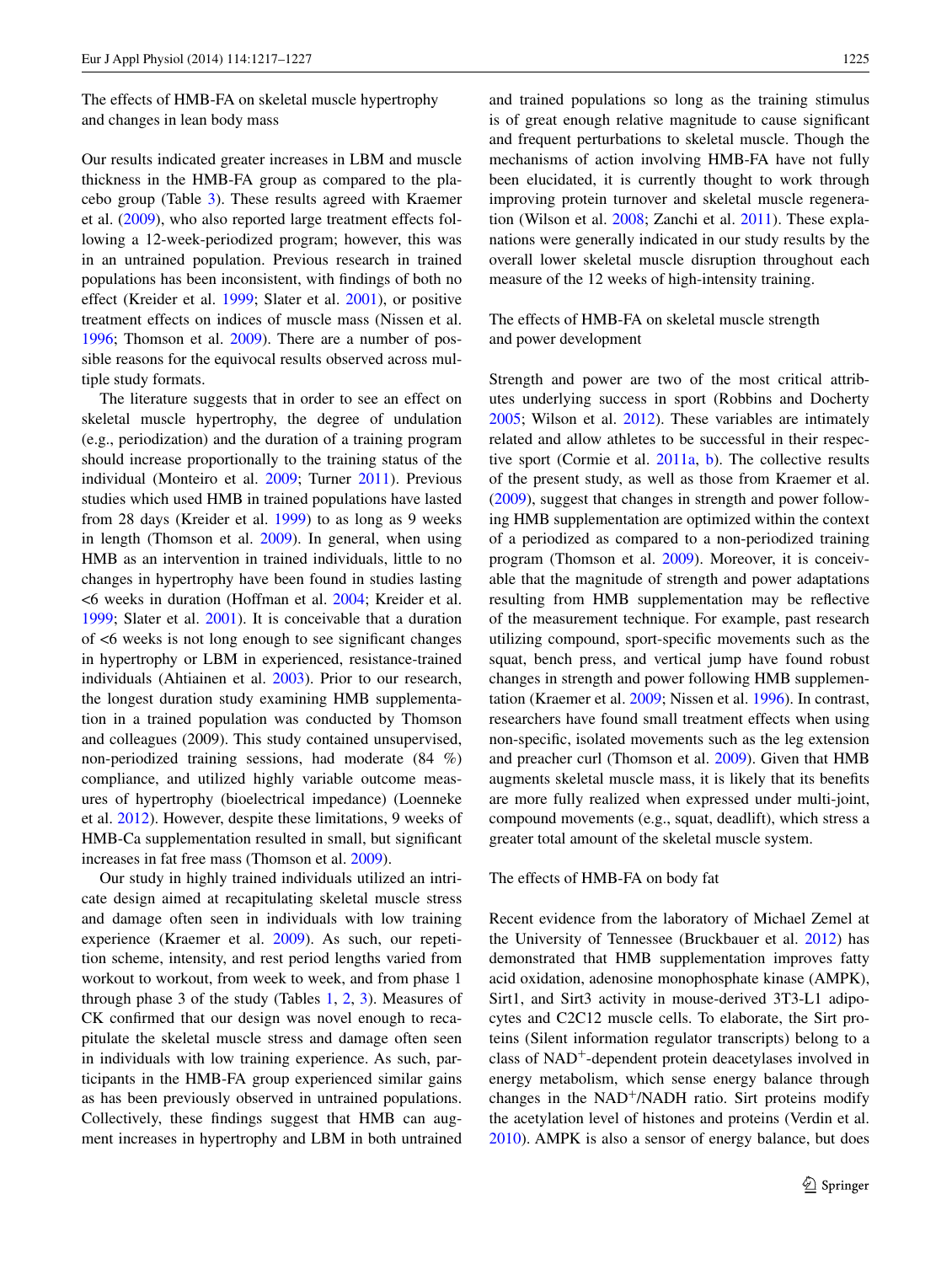so through changes in AMP/ATP ratios (Hardie [2003](#page-9-7)). Collectively, these proteins act to improve mitochondrial biogenesis, fat oxidation, energy metabolism, and the reactive oxygen defense system (Hardie [2003](#page-9-7); Hardie et al. [2006](#page-9-8); Verdin et al. [2010\)](#page-10-22). Consequently, this recent evidence has shown that HMB supplementation increases mitochondria biogenesis and fat oxidation (Stancliffe and Zemel [2012](#page-10-23)). While our primary aim was not to investigate HMB's effects on fat mass, we did find that those supplementing with HMB-FA lowered body fat relative to the placebo group. These findings agreed with Kraemer et al. [\(2009](#page-10-12)), who also found that participants lost more body fat following 12 weeks of HMB supplementation relative to a placebo-matched control.

# The effects of HMB-FA on overreaching

The primary cause of overreaching appears to be an imbalance between the training stimulus and recovery. Our results indicated that our overreaching cycle was able to decrease power, strength, and perceived recovery in the placebo, but not in the HMB-FA group. Moreover, HMB-FA was able to blunt the characteristic rise in CK, an indicator of skeletal muscle damage, and an elevation in the serum stress hormone cortisol following the overreaching cycle. Finally, following a 2-week taper in which the training volume was lowered, the placebo group regained their baseline performance, while the HMB-FA group experienced robust increases in both strength and power. The data provided in the present study exhibit strong evidence that HMB-FA interacts with the training stimulus itself. While our design was certainly innovative, the outcomes found agreed with the past literature. For example, HMB has been demonstrated to attenuate decreases in power and LBM in calorically restricted judo athletes subjected to high-intensity training loads (Hunga et al. [2010](#page-9-9)). HMB supplementation has also been found to acutely blunt rises in cortisol following resistance training (Kraemer et al. [2009](#page-10-12)), as well as decrease or prevent the rise in serum indices of muscle damage (Nissen et al. [1996](#page-10-0); van Someren et al. [2005](#page-10-24)), along with subjective measures of recovery following rigorous acute training regimens (van Someren et al. [2005\)](#page-10-24).

# **Conclusions**

The collective findings of our current study suggest that supplementation with HMB-FA in combination with a high-intensity, frequently undulating periodization training model results in increases in LBM, muscle hypertrophy, strength, and power. Moreover, when faced with greater training frequencies, as demonstrated with the overreaching cycle of training, HMB-FA may prevent typical declines in performance that are characteristic of overreaching. Future research should seek to elucidate the underlying mechanisms of HMB-FA in minimizing the negative and improving the positive effects of high-intensity training adaptations.

**Acknowledgments** JMW, RPL, JMJ, and JCA, were involved in study design, data collection and analysis, and manuscript preparation. SMCW was involved in study design, meal planning and diet control for all subjects in study. MAN, JRS, JR, JF, and SB were involved in study design and manuscript preparation.

**Conflict of interest** This research was funded in part through a grant from Metabolic Technologies Inc. JMW, RPL, JMJ, JCA, and SMCW declare no competing interests. JR, JF, and SB are employed by Metabolic Technologies, Inc.

**Open Access** This article is distributed under the terms of the Creative Commons Attribution License which permits any use, distribution, and reproduction in any medium, provided the original author(s) and the source are credited.

#### **References**

- <span id="page-9-4"></span>Ahtiainen JP, Pakarinen A, Alen M, Kraemer WJ, Hakkinen K (2003) Muscle hypertrophy, hormonal adaptations and strength development during strength training in strength-trained and untrained men. Eur J Appl Physiol 89:555–563
- <span id="page-9-6"></span>Bruckbauer A, Zemel MB, Thorpe T, Akula MR, Stuckey AC, Osborne D, Martin EB, Kennel S, Wall JS (2012) Synergistic effects of leucine and resveratrol on insulin sensitivity and fat metabolism in adipocytes and mice. Nutr Metab (Lond) 9:77
- <span id="page-9-1"></span>Clarkson PM, Hubal MJ (2002) Exercise-induced muscle damage in humans. Am J Phys Med Rehabil 81:S52–S69
- <span id="page-9-5"></span>Cormie P, McGuigan MR, Newton RU (2011a) Developing maximal neuromuscular power: part 1-biological basis of maximal power production. Sports Med 41:17–38
- Cormie P, McGuigan MR, Newton RU (2011b) Developing maximal neuromuscular power: part 2—training considerations for improving maximal power production. Sports Med 41:125–146
- <span id="page-9-2"></span>Fuller JC Jr, Sharp RL, Angus HF, Baier SM, Rathmacher JA (2011) Free acid gel form of beta-hydroxy-beta-methylbutyrate (HMB) improves HMB clearance from plasma in human subjects compared with the calcium HMB salt. Br J Nutr 105:367–372
- <span id="page-9-7"></span>Hardie DG (2003) Minireview: the AMP-activated protein kinase cascade: the key sensor of cellular energy status. Endocrinology 144:5179–5183
- <span id="page-9-8"></span>Hardie DG, Hawley SA, Scott JW (2006) AMP-activated protein kinase—development of the energy sensor concept. J Physiol 574:7–15
- <span id="page-9-3"></span>Hoffman JR, Cooper J, Wendell M, Im J, Kang J (2004) Effects of beta-hydroxy beta-methylbutyrate on power performance and indices of muscle damage and stress during high-intensity training. J Strength Cond Res 18(4):747–752
- <span id="page-9-9"></span>Hunga W, Liub T-H, Chenc C-Y, Chang C-K (2010) Effect of [beta] hydroxy-[beta]-methylbutyrate supplementation during energy restriction in female judo athletes. J Exerc Sci Fit 8:50–53
- <span id="page-9-0"></span>Jowko E, Ostaszewski P, Jank M, Sacharuk J, Zieniewicz A, Wilczak J, Nissen S (2001) Creatine and beta-hydroxy-beta-methylbutyrate (HMB) additively increase lean body mass and muscle strength during a weight-training program. Nutrition 17:558–566